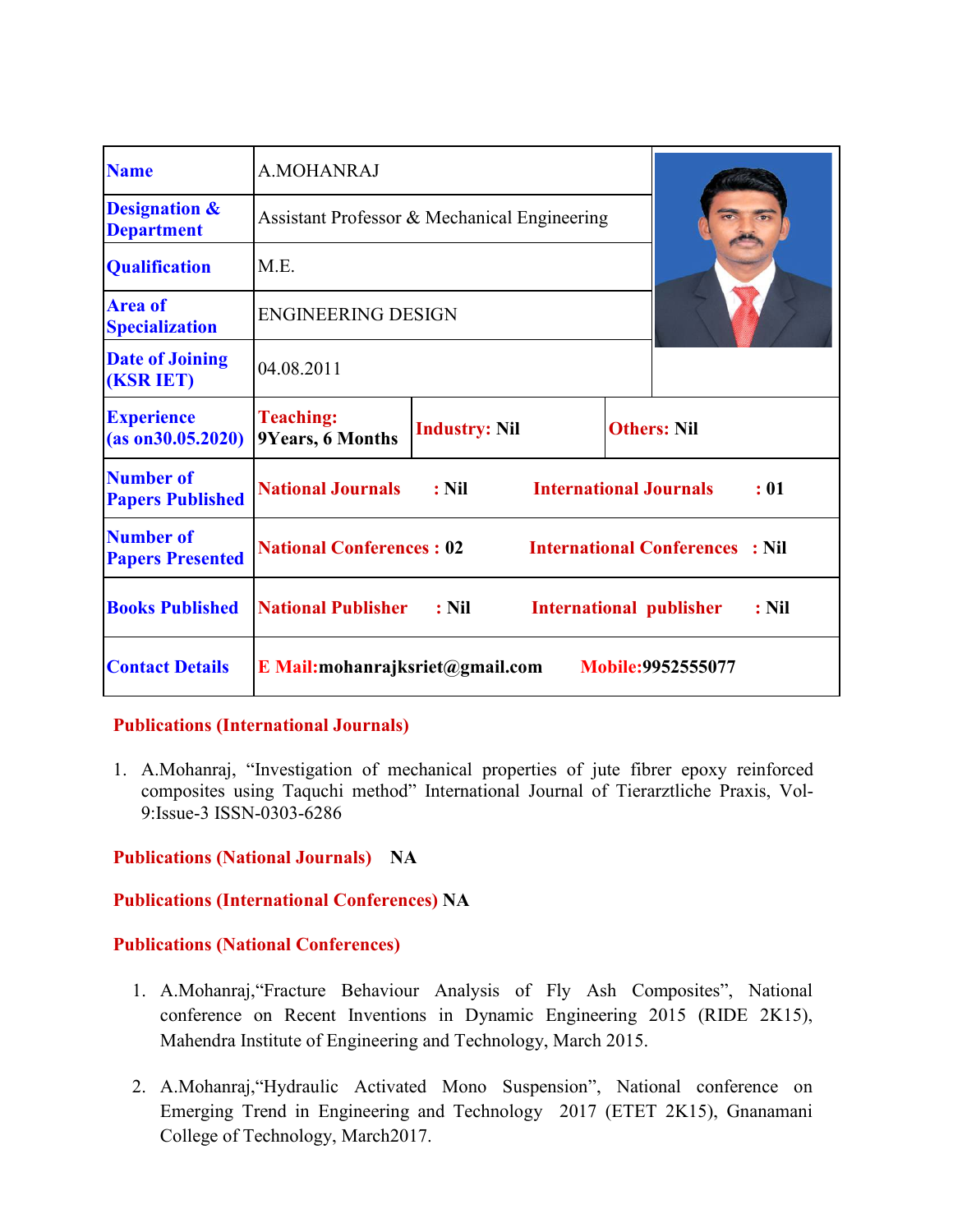## **Books /Instruction materials/monograms published**

| S.No | <b>Title of the Book</b> | <b>Author(s)</b> | <b>Name &amp; Address of</b><br>the Publisher | <b>Year of</b><br><b>Publishing</b> |
|------|--------------------------|------------------|-----------------------------------------------|-------------------------------------|
|      |                          |                  | ٠                                             |                                     |

# **Funded Research Projects**

| S.No | <b>Title of the Project</b> | <b>Name of the Funding</b><br><b>Agency</b> | <b>Amount</b><br><b>Sanctioned</b><br><b>(Rs.)</b> | <b>Role</b>    |
|------|-----------------------------|---------------------------------------------|----------------------------------------------------|----------------|
|      | $\overline{\phantom{a}}$    |                                             | $\,$                                               | $\blacksquare$ |

# **Funded Programmes Organized (Seminar/Conference/Workshop/FDP/STTP/Other)**

| <b>S. No.</b>            | <b>Date</b> |    |                      | <b>Funding agency and</b> |
|--------------------------|-------------|----|----------------------|---------------------------|
|                          | <b>From</b> | To | <b>Topic / Title</b> | <b>Amount Sanctioned</b>  |
| $\overline{\phantom{a}}$ |             |    | -                    |                           |
|                          |             |    |                      |                           |

# **Consultancy Activities (Industry)**

| S.No | <b>Title of the Project</b> | <b>Name of the Company</b>  |
|------|-----------------------------|-----------------------------|
|      | SHAFT AND GEAR MACHINING    | United CAD Solution - Salem |